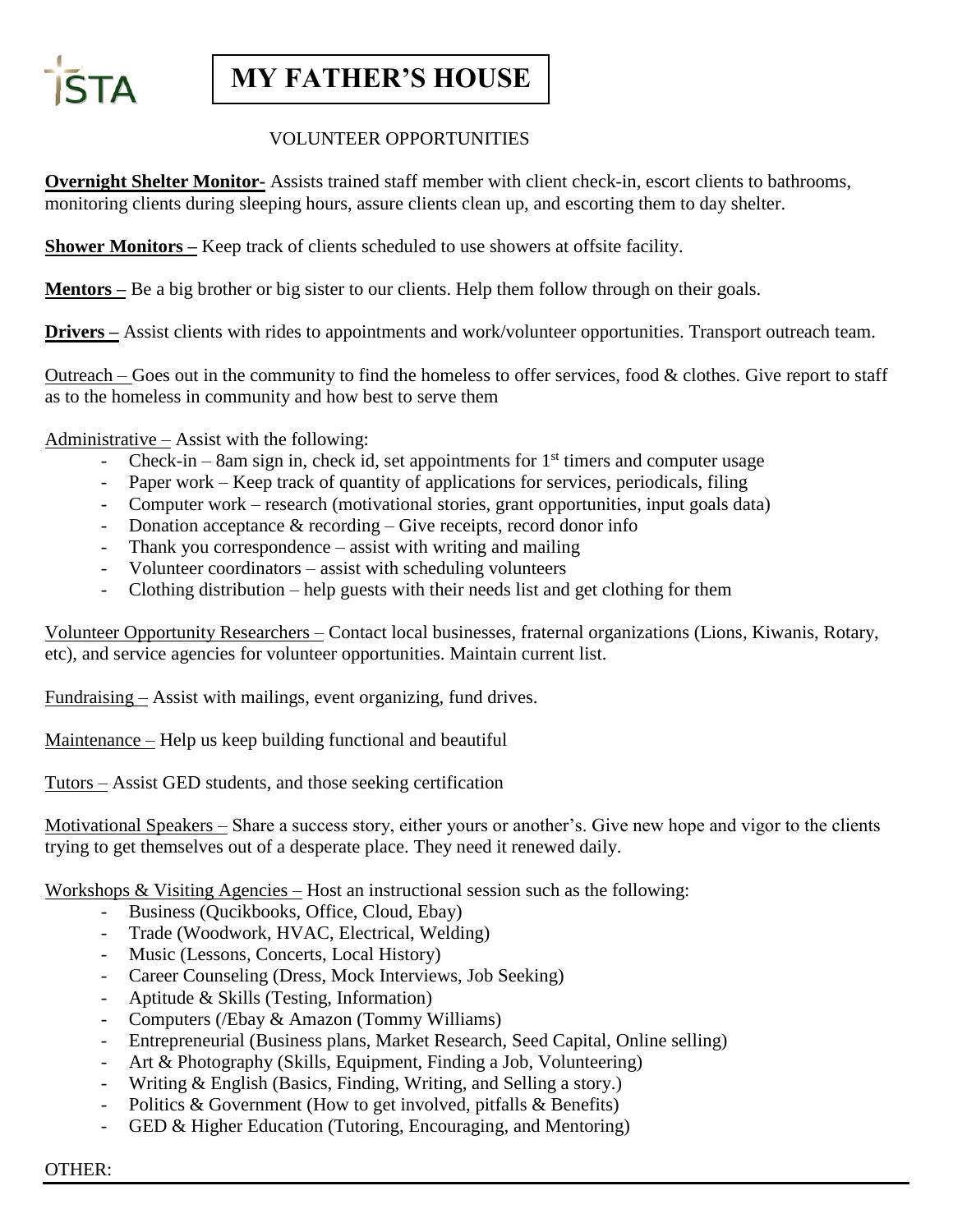

# **MY FATHER'S HOUSE**

|                                                           | ,我们也不能在这里的时候,我们也不能在这里的时候,我们也不能在这里的时候,我们也不能会在这里的时候,我们也不能会在这里的时候,我们也不能会在这里的时候,我们也不能 |
|-----------------------------------------------------------|-----------------------------------------------------------------------------------|
|                                                           |                                                                                   |
|                                                           |                                                                                   |
|                                                           |                                                                                   |
|                                                           |                                                                                   |
|                                                           |                                                                                   |
|                                                           |                                                                                   |
|                                                           |                                                                                   |
| <b>VOLUNTEER AREA OF INTEREST (Circle all that apply)</b> |                                                                                   |
|                                                           | Outreach - Driving - Administration - Fundraising - Maintenance - Mentors         |
|                                                           | Tutors - Speaking - Community Service/Volunteer Opportunity Organizer             |
|                                                           |                                                                                   |
|                                                           |                                                                                   |
|                                                           |                                                                                   |
|                                                           |                                                                                   |
|                                                           |                                                                                   |
|                                                           |                                                                                   |
|                                                           |                                                                                   |
|                                                           |                                                                                   |
|                                                           |                                                                                   |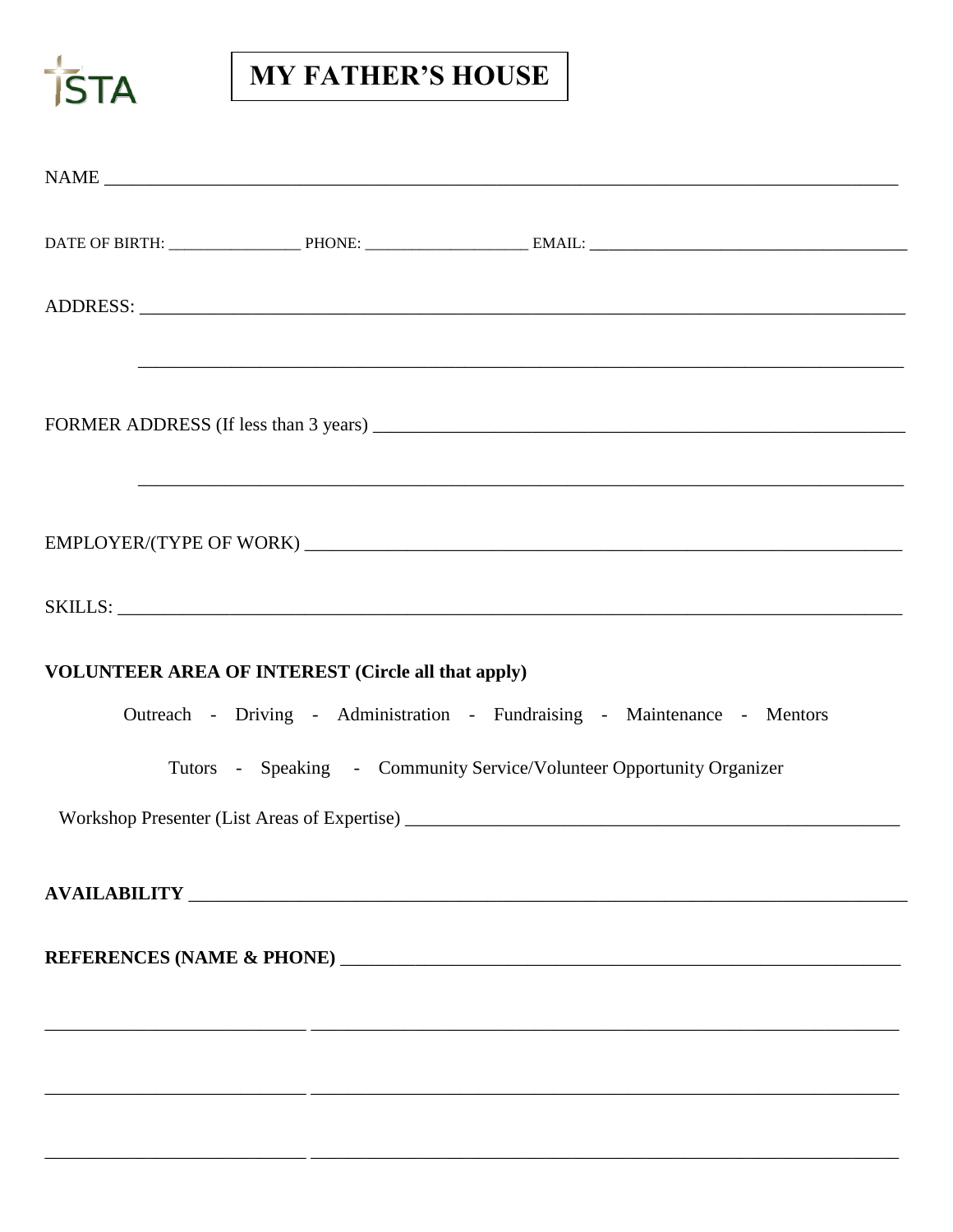# **MFH/STA VOLUNTEER AGREEMENT AND LIABILITY FORM**

| <b>Contact information:</b> |
|-----------------------------|
|                             |
|                             |
|                             |
|                             |

#### **Volunteer Pledge**

I believe that I am a valued and necessary part of the mission of My Father's House/Servants to All (MFH/STA) Program and that volunteering is an essential part of the MFH/STA's mission of helping local people who are homeless. Therefore, I will:

- Arrive in a timely manner and fulfill my duties and accept supervision graciously
- Conduct myself in a professional manner, with courtesy and consideration
- Participate and respect the mission and values of the MFH/STA program
- Understand HIPPA/Confidentially and hold in confidence any information gained about clients at the MFH/STA Mission
- Be supportive of MFH/STA staff and their decisions
- Take concerns or suggestions to In-Charge staff or Program Director
- Be flexible when changes are needed.

#### **Personal Safety While Volunteering**

- Volunteers are expected to remain in their assigned work area. Please communicate to the In-Charge Staff or Program Director if you are leaving the assigned area for any reason.
- Do not give out personal information to anyone other than MFH/STA Staff while volunteering.
- Be alert and aware of your surroundings.
- Avoid bringing cash or other valuables in to the MFH/STA Facility.
- Do not give any item or valuables to clients that are not provided by MFH/STA or otherwise approved by the Program Director.
- Clients are to be treated with respect and courtesy at all times.
- Physical relationships with Clients of MFH/STA are strictly PROHIBITED.